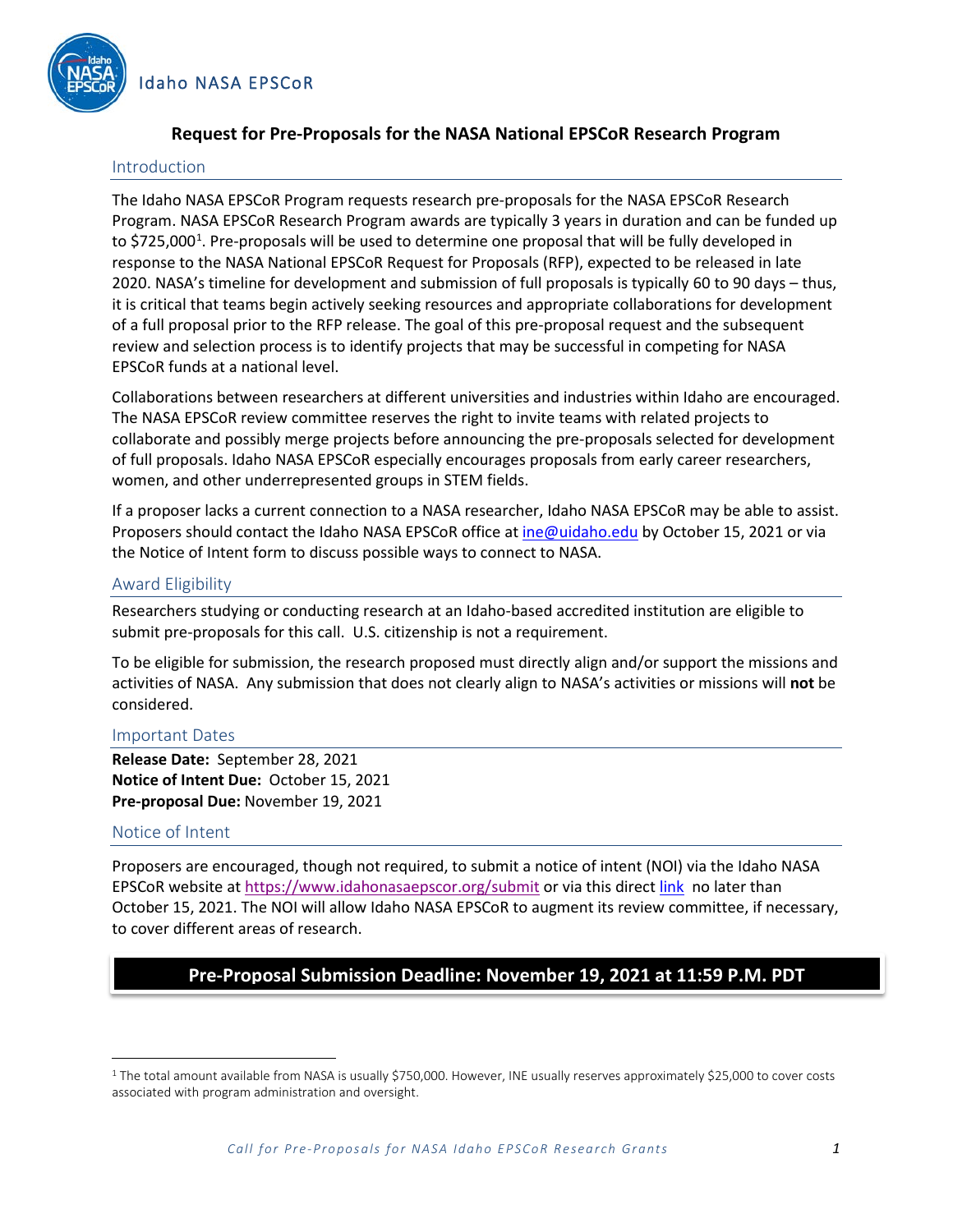

Idaho NASA EPSCoR

### Pre-Proposal Requirements

To be eligible for consideration, pre-proposals must be submitted through an eligible institution and must satisfy the specific pre-proposal requirements outlined below. **Proposers must obtain preproposal approval from their institution's research/grant office prior to submission.** Each pre-proposal must include the following sections and information.

### *1. Title Page (Limit: 1 page)*

The title page should include:

- Project title
- Principal investigator and co-investigator information including name, title/rank, unit/college, research role, and contact information (i.e., address, phone number, e-mail), and the estimated percentage effort on the project for each individual listed.
- Research abstract
- Primary NASA contact/researcher collaborating on the proposed research
- *2. Description of Research (Limit: 7 pages)*

The description of research should contain the following information:

- **Description of the proposed research:** The research plan should include, at a minimum, 1) the anticipated research outcome, 2) a research timeline and associated milestones, and 3) metrics for measuring research success. The research plan should be presented in plain language so that individuals who are not experts in the proposed research area will be able to effectively evaluate the research plan.
- **Potential impact of research**: Should describe the benefits to NASA and the state of Idaho.
- **Relationship to NASA's missions and activities as evidenced by technology/research roadmaps, and/or other strategy documents used by NASA:** Examples include: [NASA](https://www.nasa.gov/offices/oct/taxonomy/index.html)  [Technology Roadmaps,](https://www.nasa.gov/offices/oct/taxonomy/index.html) [Human Research Roadmap,](https://humanresearchroadmap.nasa.gov/) or [decadal surveys](http://science.nasa.gov/about-us/science-strategy/decadal-surveys/) for the sciences. NASA also has plans to return to the Moon. Proposers can access the current plans at <https://www.nasa.gov/specials/moon2mars/> Proposers should be as specific as possible when identifying the missions/strategies/priorities/technology related to their proposed project.
- **Planned collaboration:** Include established and proposed collaborations with NASA researchers, engineers, technologists, and/or scientists at NASA Centers and/or within the NASA Mission Directorates. *(Note: Written correspondence such as a letter or email that contains substantive details of NASA's commitment, support, and/or resources to be provided is not required but is highly encouraged, and should be included as part of an appendix with the pre-proposal).*
- **Additional partnerships:** List any additional partnerships that could strengthen the proposed research efforts, especially those with private sector companies.
- **Research sustainability:** Outline the possibilities and any plans for sustaining the proposed research beyond the NASA EPSCoR 3-year grant period.
- *3. Curriculum Vitae (Limit: 2 pages for principal investigator; 1 page for each co-investigator)*

Proposers should include curriculum vitae for the principal investigator and for each co-investigator.

*4. References (No page limit)*

Proposers may include references and citations to support their proposal as needed.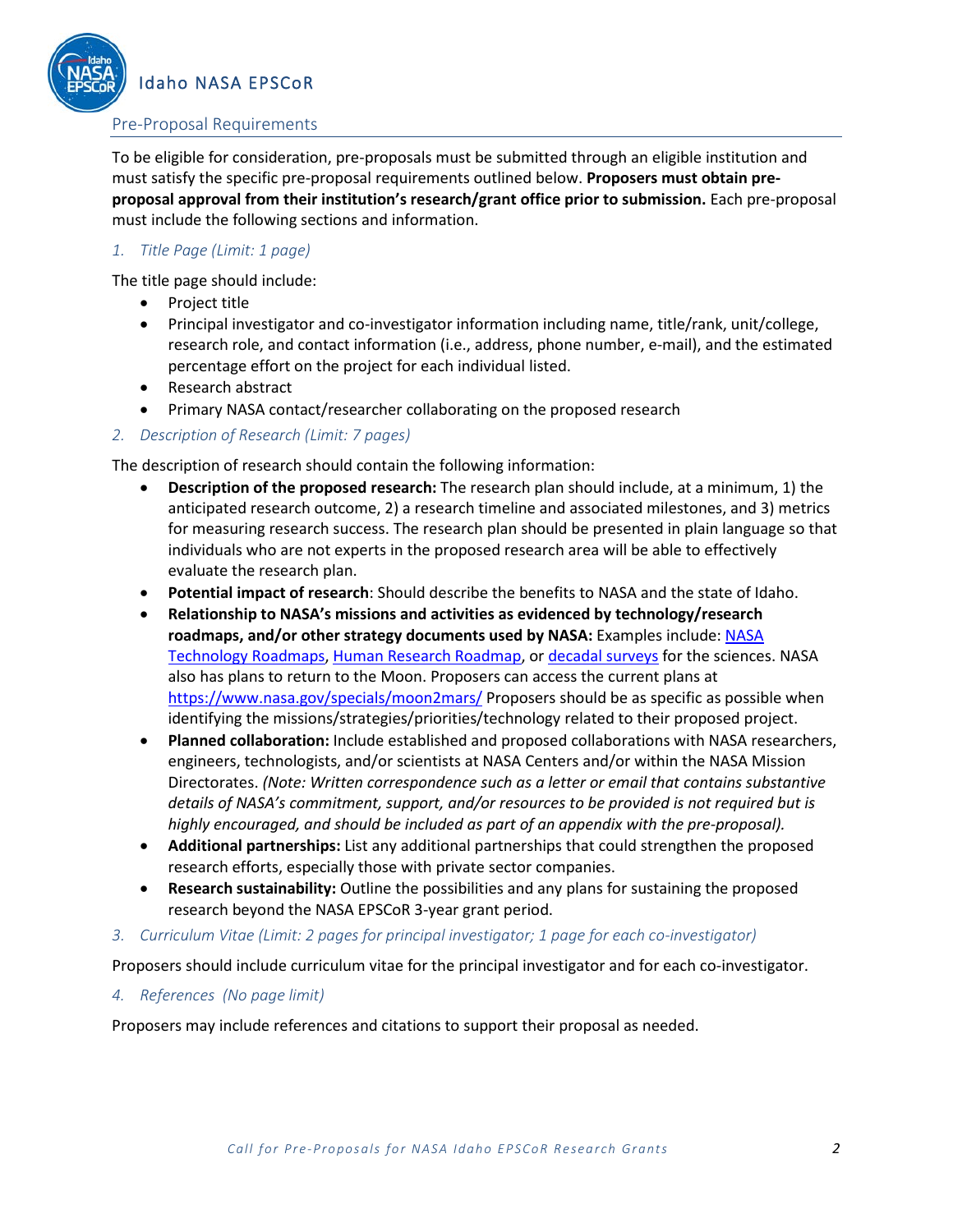

# Idaho NASA EPSCoR

# *5. Proposed Budget and Budget Justification (No page limit)*

The proposed budget and budget justification should contain the following information:

- Detailed budget information for the proposed research including a minimum match of 50 percent using non-federal funds. Please note that the total funds requested from NASA in the research proposal cannot exceed \$725,000 over a three-year period.
- When estimating the proposed research budget please keep in mind the following restrictions on the use federal NASA EPSCoR funds:
	- Award funds may not be used to fund research carried out by non-U.S. institutions. U.S. research award recipients may, however, directly purchase supplies and/or services that do not constitute research from non-U.S. sources. For additional guidance on foreign participation, see the [NASA](https://www.nasa.gov/sites/default/files/atoms/files/may_2021_ed._nasa_guidebook_for_proposers.pdf)  [Guidebook for Proposers.](https://www.nasa.gov/sites/default/files/atoms/files/may_2021_ed._nasa_guidebook_for_proposers.pdf)
	- Foreign travel related to Idaho's NASA EPSCoR research project is an acceptable use of NASA EPSCoR funds, with an upper limit of \$3,000 per trip for up to two separate years of a proposal (i.e., the maximum amount one can request for foreign travel is \$3,000 total in any one year and a limit of \$6,000 total for each research proposal). Domestic travel is not limited, but should be relevant and reasonable to conduct the proposed research.
	- NASA EPSCoR funding cannot be used to purchase general-purpose equipment (e.g., desktop computers, office furnishings, printers, etc.) as a direct charge. Special purpose equipment purchases (i.e., equipment used only for research, scientific, and technical activities directly related to the proposed research activities) are allowed and can be reflected as a direct charge.
	- **Indirect costs are limited to the proposer's institution's negotiated rate and negotiated base.**

### *6. Appendices (Only required for some proposers; no page limits unless explictly stated)*

- **Documentation of proposed support/collaboration:** This appendix should include letters of support and/or collaboration obtained from NASA Centers and/or Mission Directorates.
- **Subcontracts:** Proposers planning to subcontract out part of the research, should provide more detail in this section, including a brief scope of work for the subcontractor.
- **Summary of research accomplishments:** Researchers who have received previous NASA Idaho Space Grant Consortium (ISGC) or Idaho NASA EPSCoR funding for the proposed research or closely related research are required to submit a summary of research accomplishments resulting from the funding, including proposals submitted, papers presented at professional conferences or published in refereed journals, and research contacts and potential collaborations initiated with NASA and industry. The summary should not exceed two pages.
- **Past Proposal Weaknesses:** Researchers who were selected by Idaho NASA EPSCoR to submit a National NASA EPSCoR proposal to the National NASA EPSCoR Program in a previous year are required to provide a list of the proposal weaknesses received from NASA following the evaluation process, and to provide a brief summary of how each weakness is addressed in this - NASA EPSCoR pre-proposal.

### *7. Statement of Work (1-2 pages)*

• Proposers should prepare a brief statement of work summarizing the key tasks and milestones.

### Pre-Proposal Format

Pre-proposals must be single spaced, 12-point font, and have one-inch margins on all sides. Submissions should follow the page limit guidelines outlined above. A full proposal submission will include 1) a research proposal (in PDF), a budget (in MS Excel), and a brief statement of work (in PDF). Submissions that do not follow these guidelines and/or do not directly align to NASA's missions and activities will not be considered for development of a full proposal.